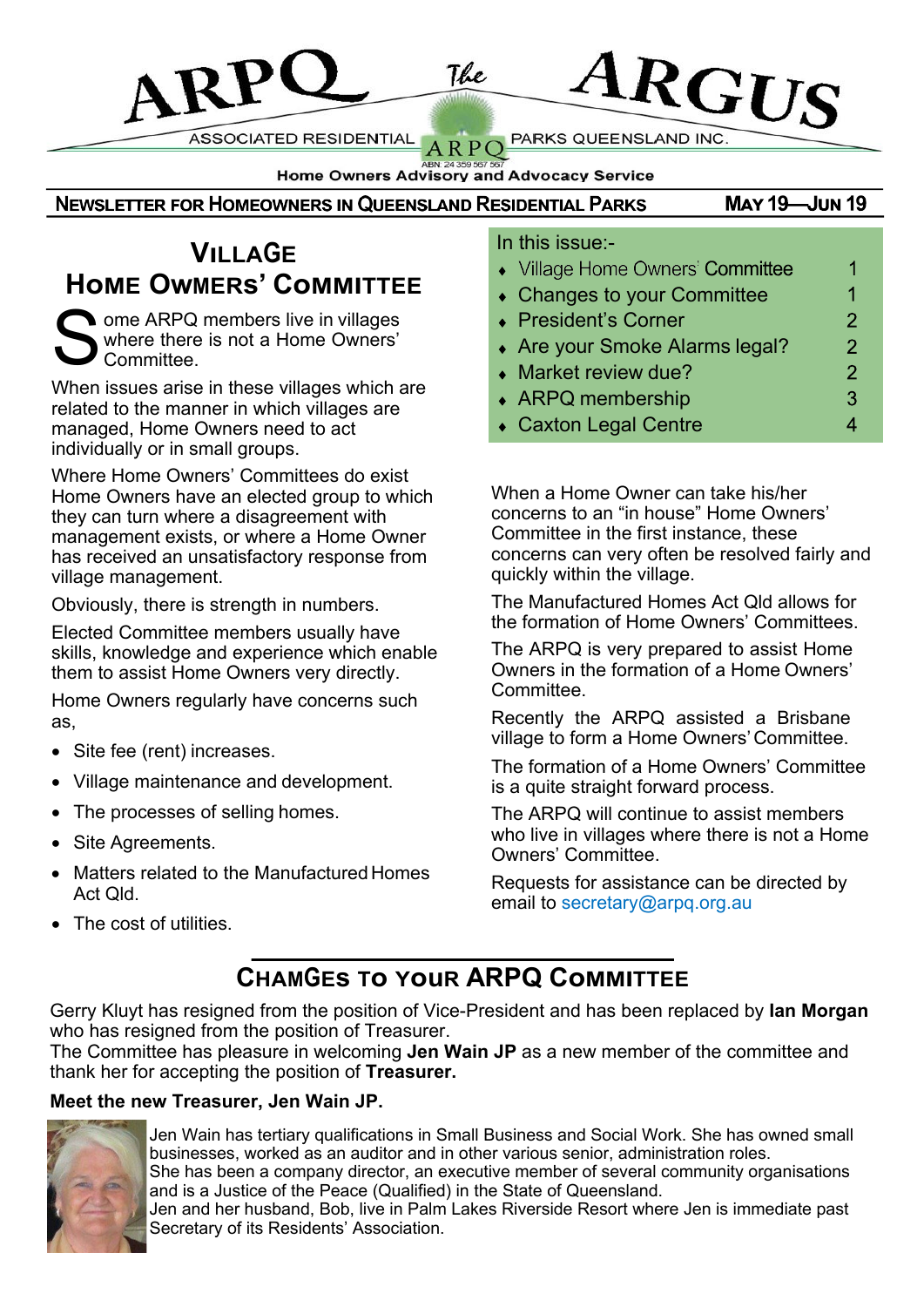

#### **IMVoLVEMEMT oF THE PARK OwMER ıM SELLING YOUR HOME**

D uring the recent series of presentations I have been giving across the State on changes to the Manufactured Homes (Residential Parks) Act

(the *Act*), the most common area that questions are asked about is that relating to the involvement of the Park Owners in the sale of manufactured homes and the fees that can be charged.

There is obviously a considerable amount of confusion in this area which is totally understandable bearing in mind what is actually happening in some Parks.

We believe the *Act* and its associated regulation are quite clear in this respect:

You **may** appoint your Park Owner (or its representative) to act on your behalf (via a Form 9) in selling your home. You **may**  appoint some other agent, or you may try to sell it yourself (or all three). It is your choice. Whatever you choose to do, the Park Owner can only charge a fee associated with the sale of your home if they are **directly responsible**  for that sale;

Please see our **Fact Sheets 2 & 3**, onthe *'latest'* page of ourwebsite—**arpq.org.au.**

## **MARKET REVIEw DuE ?**

Some suggestions from ARPQ on how to<br>Sprepare for a Market Review of Site Ren  $\sum$  prepare for a Market Review of Site Rents.

- 1. Be prepared. Start early to gather information and plan your approach.
- 2. Study Section 70 (5) of the Manufactured Homes Act which relates to the various criteria that can be considered in a market review valuation. Detail of this section can be viewed on the ARPQ website arpq.org.au.
- 3. Commence collecting data regarding any reduction in services or facilities at your park.

Are your Smoke Alarms legal?

**F** rom 1<sup>st</sup> January 2017, all **New** dwellings<br>and **Substantially renovated** Dwellings and **Substantially renovated** Dwellings (this applies to building applications submitted from 1st Jan 2017) **MUST** install 240V Hard Wired Photoelectric Smoke Alarms that must be interconnected.

From 1st , January 2017, if an **existing alarm is faulty**, damaged or fails to sound when tested *oR ExPıREA* (*Smoke Alarms only have a 10-year life span from date of manufacture*) it **MUST** be replaced with a Photoelectric Smoke Alarm. If the existing Smoke Alarms in the dwelling are hardwired to the 240v household circuit the replacement Photoelectric Smoke Alarm will need to be hardwired.

In all other cases replacement Photoelectric Smoke Alarms can be either 240v Hard Wired or powered by a 10-year Tamper Proof Battery.

From 1<sup>st</sup> January 2022, all dwellings that are sold or leased will need to comply at the time of the contract of sale or an accommodation agreement is entered into.

From 1<sup>st</sup> January 2027, all remaining Dwellings will need to comply,

Whilst it is not LAW to have Photoelectric Smoke Alarms in every bedroom until the dates listed above, Queensland Fire and Emergency Services strongly recommends that you consider upgrading your smoke alarm system to the new requirements to give your family the very best chance of surviving a fire.

NB: Any future insurance claim may be dependent on compliance with Smoke Alarm regulations.

- 4. Determine which facilities upgrades, if any, have occurred during the review period.
- 5. Collate detail of any unattended maintenance issues at the park.

#### **Park Owner must consult with home owners at least 63 days prior to the review date on how the review will be undertaken.**

#### **At this consultation it is suggested,**

- a. Have all submissions prepared in writing.
- b. Insist that all the criteria outlined in the Act be considered not just comparisons with other parks
- c. Present any issues arising from items 3,4 & 5 above.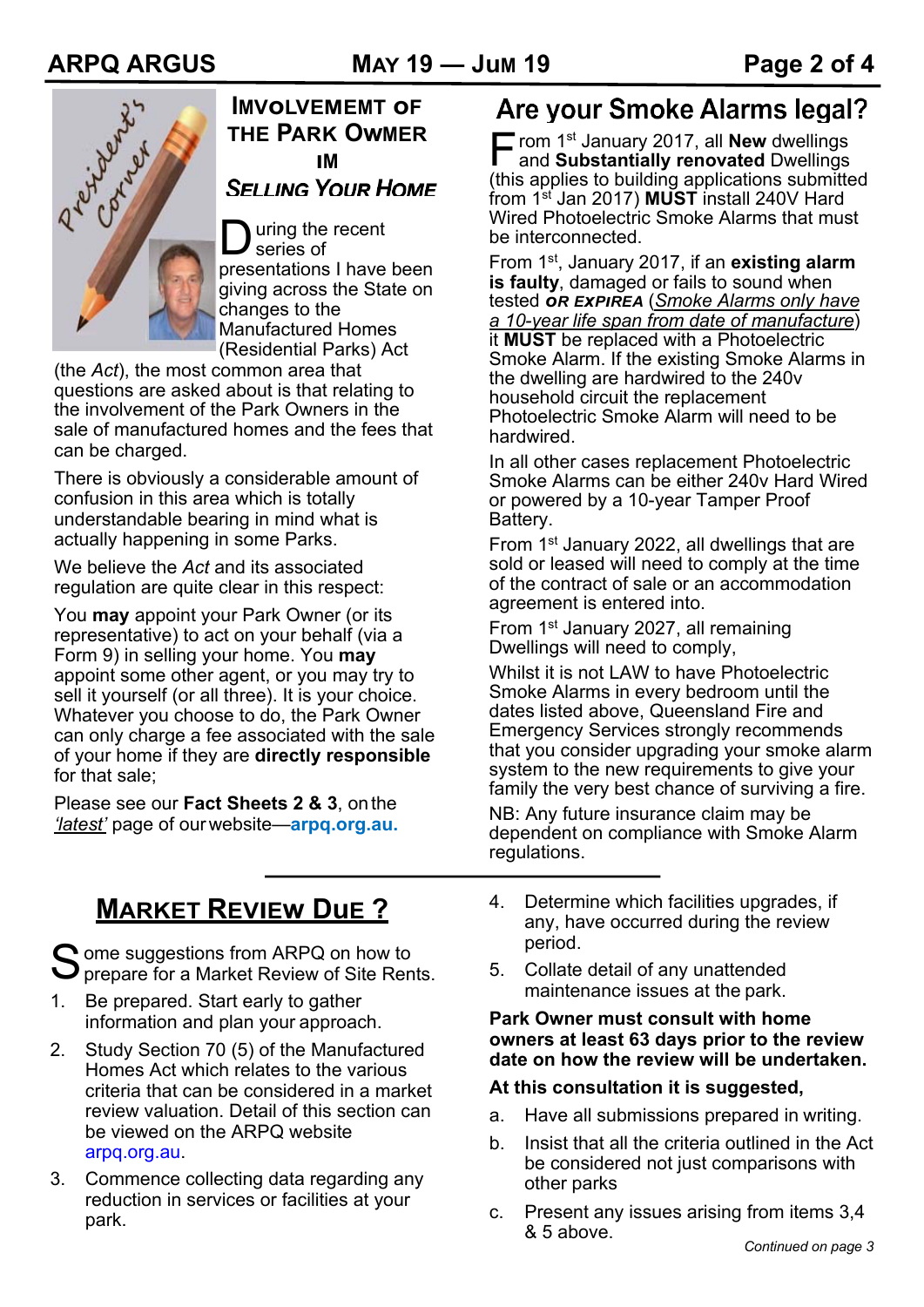*MAREET REVıEW DuE ?* **-** *continued from page 2*

- d. Request that the valuer's report shows how all the criteria were considered.
- e. Request information from the park owner regarding the operational costs involved in running the park and whether they have increased or decreased during the period under review.

#### **Following the consultation it is suggested that you prepare for possible dispute of any increase by;**

Giving consideration to engaging your own valuer to provide an alternative rent figure and a valuation under your direction.

**NOTE:** This could involve considerable cost.

Otherwise, investigating other parks in your area to ascertain by documentary evidence and photographs:-

- Rents paid and on what basis they are increased.
- The standard of facilities provided.
- What services are provided.

#### **When the site rent increase notice is issued**,

immediately have all affected residents or your Home Owners' Committee object to the increase, in writing, and subsequently prepare and issue a dispute resolution notice to the park owners.

From that point allow the process to take its course through

- **Negotiation**,
- **Mediation**, and if no satisfactory agreement can be achieved, then
- **A formal QCAT hearing**.

For further information regarding dispute resolution procedures please refer to Fact Sheet 11 on the websites

### arpq.org.au, or

#### rightwhereyoulive.org.au

For legal advice it is suggested that Caxton Legal Centre be contacted by phone on:- **07 3214 6333**.

**F YOU DO NOT HAVE ACCESS TO A COMPUTER.** 

Our contact details are:-

Address:- A.R.P.Q. Inc PO Box 1124 Park Ridge QLD 4125 Phone:- (07) 3040 2344

### **ARPQ MEMBERsHIP**

ARPQ is the main active independent<br> **ARPQ** organisation in Queensland organisation in Queensland representing the interests of Home Owners in Residential parks, endeavouring to bring a balance of fairness between Park Owners and Home Owners under the Manufactured Homes (Residential Parks) Act 2003 (the Act).

It provides a range of advocacy and advisory services to its members and aims to create an active association dedicated to protecting the rights of its members by keeping abreast of all matters concerning residential parks through Government and Government agencies.

It welcomes any comment members wish to raise about their own experiences living in these parks.

ARPQ is an Incorporated Associationmanaged by a Committee of seven (7) volunteerselected annually in accordance with the Association's Constitution.

There are two types of membership available within the Association.

#### *(1) ORDINARY INDIVIDUAL MEMBERSHP* \$15.00 per annum (which is open to all current and prospective home owners in residential parks in Queensland); and

*(2) ASSOCIATION MEMBERSHIP* \$75.00 per annum (which is for Home Owner Committees (HOC's) from individual parks).

#### *ARPQ relies on your support through membership fees to continue vital work in providing home owners in residential parks with advice and support in their dealings with park owners.*

We invite and welcome new members in parks governed by the Act.

Membership is growing all the time, but present members are more than ever encouraged to conduct membership drives within their villages - *especially NOW – as with the payment of \$15.00 for an individual membership you will be a financial member of ARPQ until 30 September 2020 – you are receiving 16 months' membership for the price of 12.*

ARPQ has now produced a brochure and folder containing all of its activities, includingan application form . These are available upon request.

You can complete an application form at the Association's website, www.arpq.org.au.